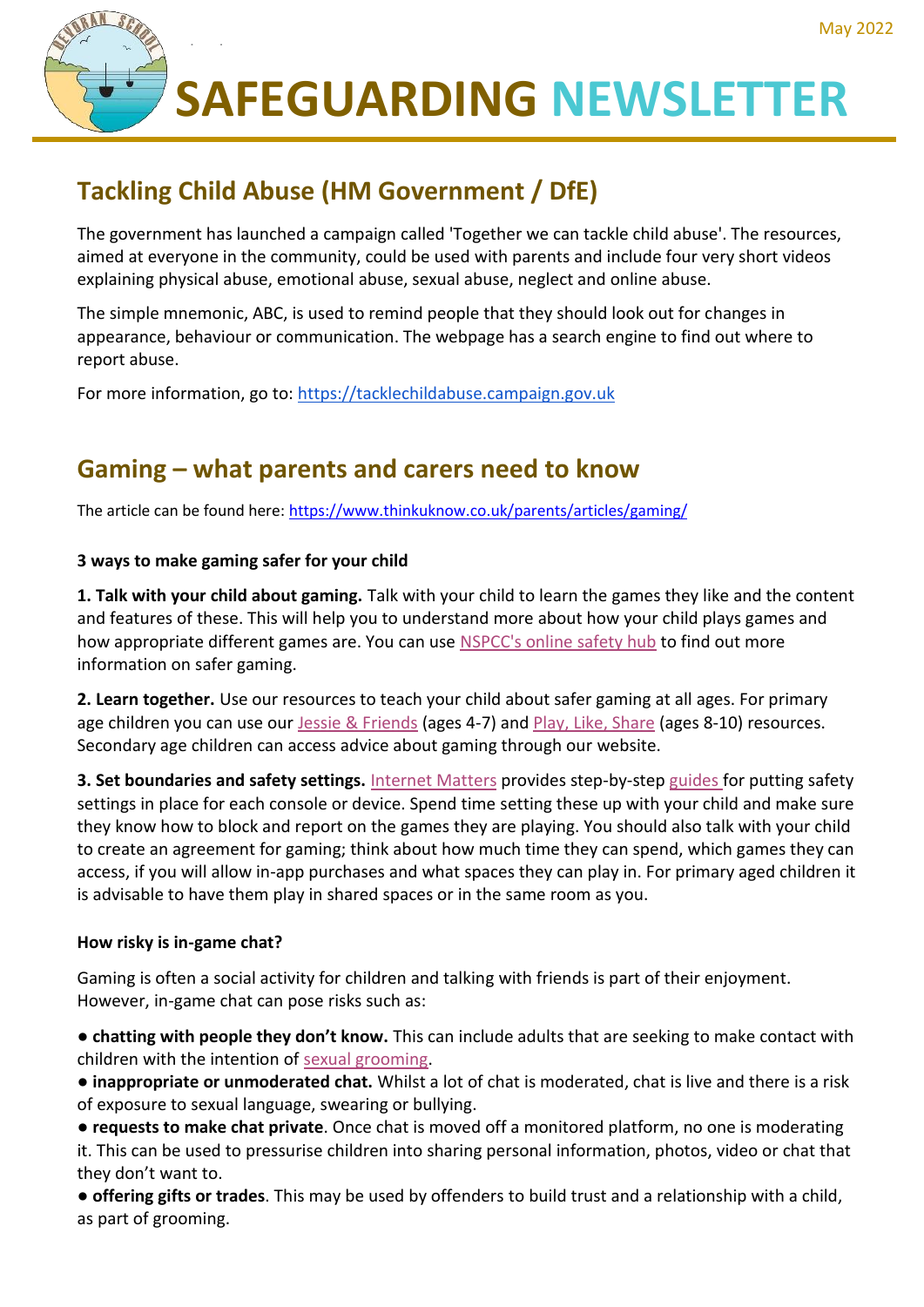Learn more about in-game chat and what you can do to make it safer by reading our [parents and](https://www.thinkuknow.co.uk/parents/articles/in-game-chat/)  [carers guide to in-game chat.](https://www.thinkuknow.co.uk/parents/articles/in-game-chat/)

#### **How do I know what games are age appropriate for my child?**

Our article on [what's appropriate for your child](https://www.thinkuknow.co.uk/parents/articles/gaming-whats-appropriate-for-your-child/) will help you to understand more about the Pan European Game Information (PEGI) age rating system, which helps parents and carers to make informed decisions around games, giving age ratings and content descriptors.

Consider your child's individual needs, emotional maturity and experiences to support the decisions you make around gaming. For example, a game may be rated age appropriate but have content that you know your child will find frightening or won't understand.

#### **Should I be worried about gifts and trades in gaming?**

Items such as game currency, [skins,](https://www.bbc.com/ownit/take-control/kids-explain-gaming-skin?collection=kids-explain-collection) loot [boxes,](https://www.bbc.com/ownit/take-control/kids-explain-gaming-lootbox?collection=kids-explain-collection) tools and weapons are often used in games to help a player progress through the game or give increased status amongst other gamers. Often these require in-app purchases, which many children won't have access to, or require your permission for, so accepting trades or gifts may be tempting.

Whilst not always the case, trades or gifts within gaming can be used by child sex offenders to gain contact with a child. They may offer gifts asking nothing in return, this can be part of [the grooming](https://www.thinkuknow.co.uk/parents/articles/What-is-sexual-grooming/)  [process](https://www.thinkuknow.co.uk/parents/articles/What-is-sexual-grooming/) and can help to build a close relationship with a young person. They may also try to use gifts as a way to persuade a child to do something such as going on a webcam, taking photos or videos of themselves, moving conversation to a different online platform or to an offline platform such as messaging over phone.



## **Useful Websites**

**Whether it is using the internet, games, social media or apps it is important that parents/carers understand the measures they can take to keep their child(ren) safe online. We have put together a directory of useful websites which provide guides and advice to support and also raise awareness of potential threats.**

#### **Useful Websites:**

**Thinkuknow** is the education programme from NCA-CEOP, a UK organisation which protects children both online and offline. They have a number of resources offering advice about staying safe for each type of device. [Thinkuknow](https://www.thinkuknow.co.uk/)

**National Online Safety** is a very useful website which contains lots of downloadable guides, helping to advise parents of the dangers of certain apps and programmes. They also make suggestions on what parental controls can be put in place to help reduce risks when using the applications. [National Online Safety.](https://nationalonlinesafety.com/)

**Internet Matters** provides expert support and practical tips to help children benefit from connected technology, while using the internet safely and smartly. [Internet Matters.](https://www.internetmatters.org/)

**NSPCC Net Aware** brings together the NSPCC's expertise in protecting children and O2's tech know-how to help you keep your children safe online. On their site you will find guides for apps, games and social media sites. They also have risk ratings and age recommendations for reviewed apps, sites and games. [Net Aware.](https://www.net-aware.org.uk/)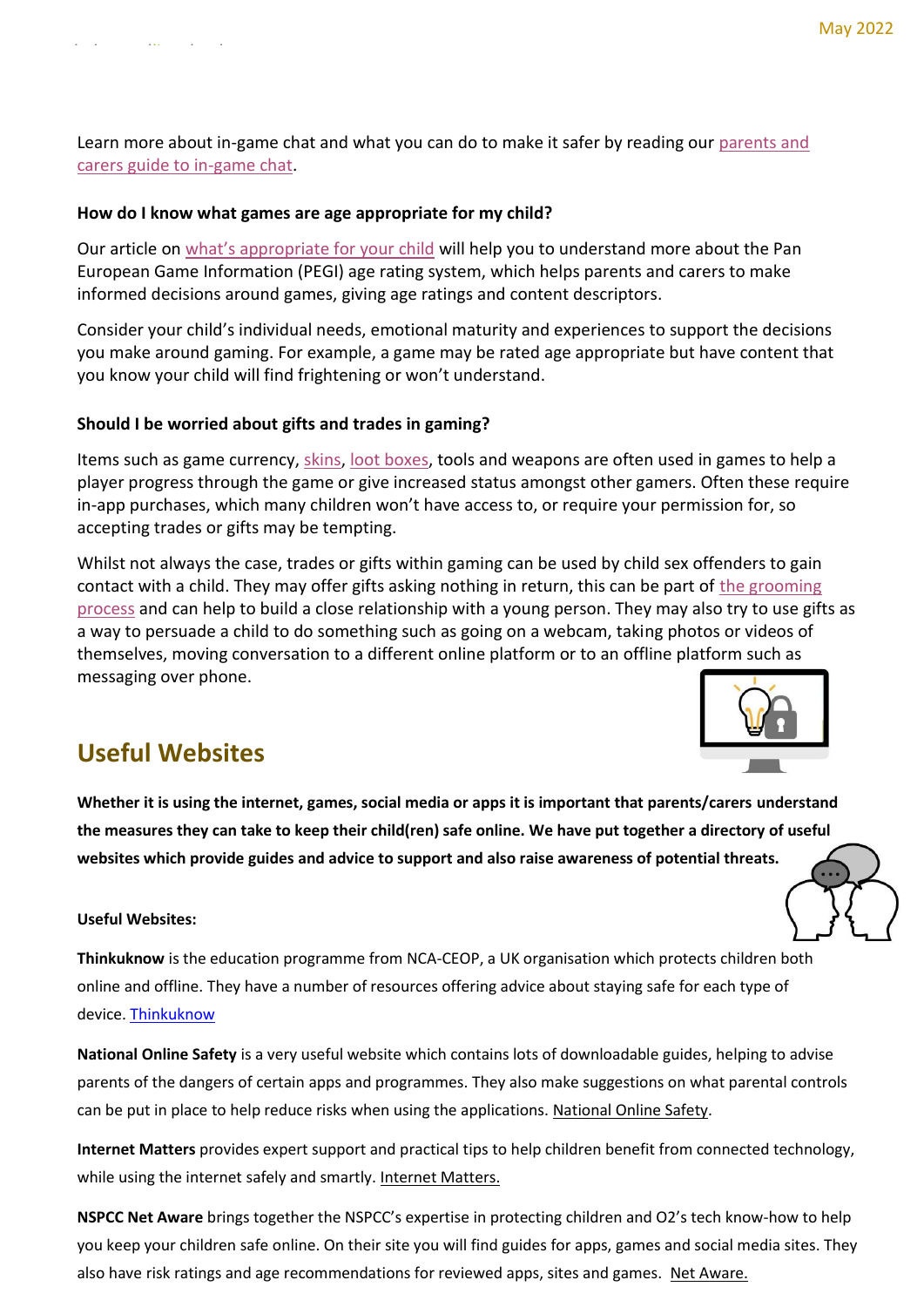**Childnet International** is a non-profit organisation working with others to help make the internet a great and safe place for children. Their site provides a parent/carer toolkit, video lessons amongst other key resources. [Childnet.](https://www.childnet.com/)

**UK Safer Internet Centre** is a site which helps to explain how you can set up filters on your home internet (BT, Sky, TalkTalk or Virgin Media) to prevent age-inappropriate content being accessed on devices in your home. [Safer Internet.](https://www.saferinternet.org.uk/advice-centre/parents-and-carers/parental-controls-offered-your-home-internet-provider)

**Google Safety Centre** will help you manage what is right for your family to view online. [Safety Centre.](https://safety.google/families/)

#### **Online-Safety Focus:**

www.larkswoodlime.london

**Talking about online safety:** It is important to have conversations about online safety with your child(ren). The NSPCC have advice about how to [start talking to your child about online safety](https://www.nspcc.org.uk/keeping-children-safe/online-safety/talking-child-online-safety/) and how to encourage them to come to an adult if anything is worrying them.

**Cyber Bullying:** Is any form of bullying which takes place online or through a smartphone/tablet. It's against the law in the UK to use the phone system, which includes the internet, to cause alarm or distress. [Bullying UK](https://www.bullying.co.uk/cyberbullying/what-is-cyberbullying/) has lots of helpful information and advice.

**Catfishing:** Is where people pretend to be someone they aren't by posting false information. It can be a way for online predators to befriend children and teens and is something parents should help their children be smart online about. NOS has put together a guide providing [top tips.](https://nationalonlinesafety.com/guides/what-parents-need-to-know-about-catfishing-1)

**Fake News:** Not everything we see online is factual, it can be hard to tell what is the truth and what is a lie. With social media, stories that may be deliberate lies or not completely accurate can be shared quickly and spread to a wide audience. This [CBBC Newsround](https://www.bbc.co.uk/newsround/38906931) article goes into depth about fake news and provides some points to look out for.

#### **Reporting Online Safety Concerns:**

**CEOP:** If you are worried that your child is being groomed or sexually exploited you should report your concerns to the CEOP. The CEOP is a command of the National Crime Agency and can investigate what is happening. They will ensure that the safety and wellbeing of your child is paramount at all times. [Reporting to CEOP.](https://www.thinkuknow.co.uk/parents/Get-help/Reporting-an-incident/)